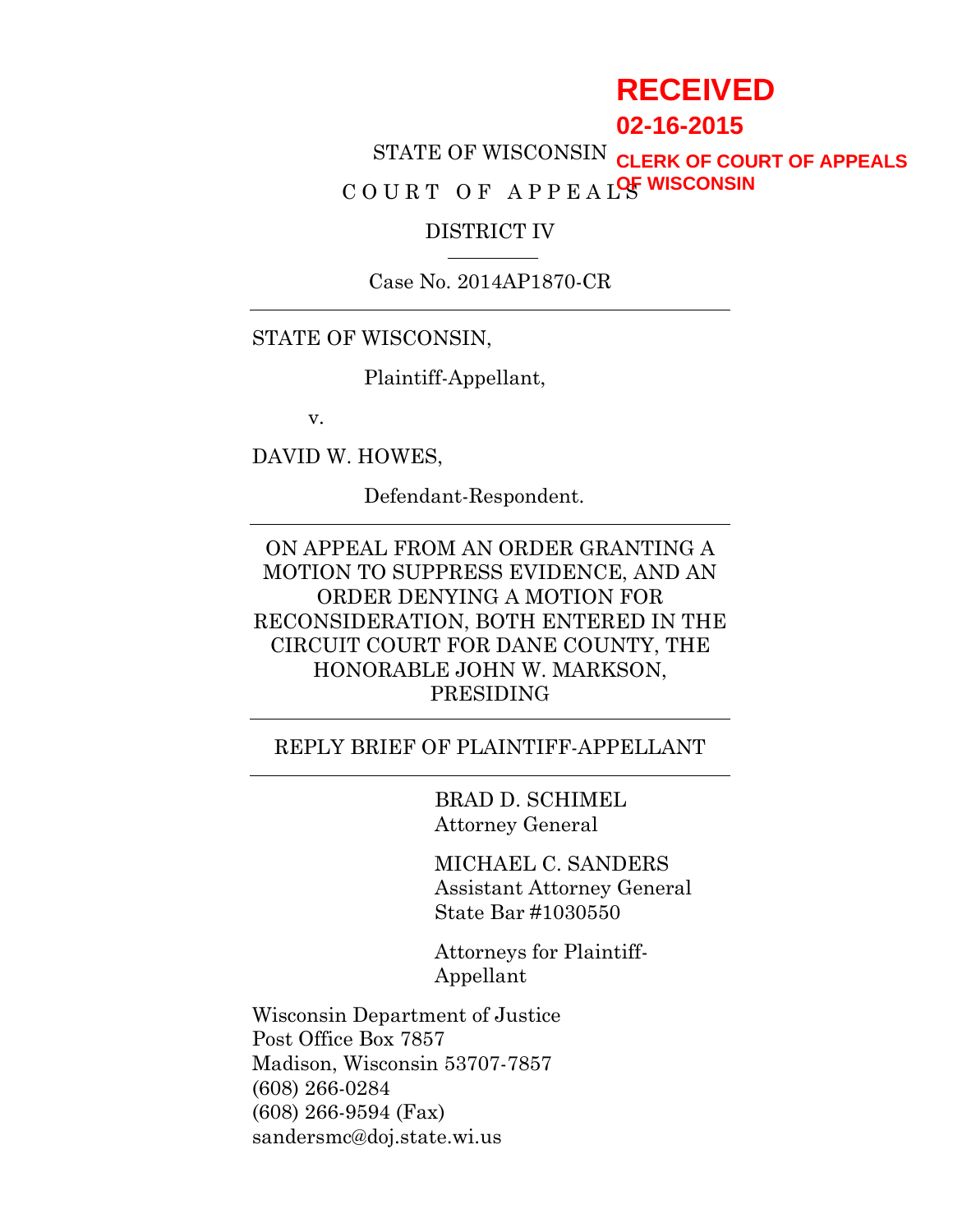# TABLE OF CONTENTS

| $\overline{2}$<br>THE CIRCUIT COURT ERRED IN<br>CONCLUDING THAT<br>THE<br>"UNCONSCIOUS DRIVER"<br>PROVISIONS IN THE IMPLIED<br>CONSENT LAW<br>ARE<br>UNCONSTITUTIONAL, AND IN<br>GRANTING HOWES' MOTION TO<br>SUPPRESS EVIDENCE. 2 |                                                                                                                                                                                                                                                                                                                             |  |  |
|------------------------------------------------------------------------------------------------------------------------------------------------------------------------------------------------------------------------------------|-----------------------------------------------------------------------------------------------------------------------------------------------------------------------------------------------------------------------------------------------------------------------------------------------------------------------------|--|--|
| A.                                                                                                                                                                                                                                 | Introduction2                                                                                                                                                                                                                                                                                                               |  |  |
| <b>B.</b>                                                                                                                                                                                                                          | Under Wisconsin's implied<br>consent law, any person<br>who operates a motor<br>vehicle on a highway in<br>Wisconsin is deemed to<br>have given consent to the<br>taking of one or more<br>samples of his or her<br>blood, breath or urine for<br>testing, when requested or<br>required by a law<br>enforcement officer. 4 |  |  |
| C.                                                                                                                                                                                                                                 | The "unconscious driver"<br>provisions in Wisconsin's<br>implied consent law do not<br>violate<br>the<br>Fourth<br>Amendment or McNeely.  10                                                                                                                                                                                |  |  |
|                                                                                                                                                                                                                                    |                                                                                                                                                                                                                                                                                                                             |  |  |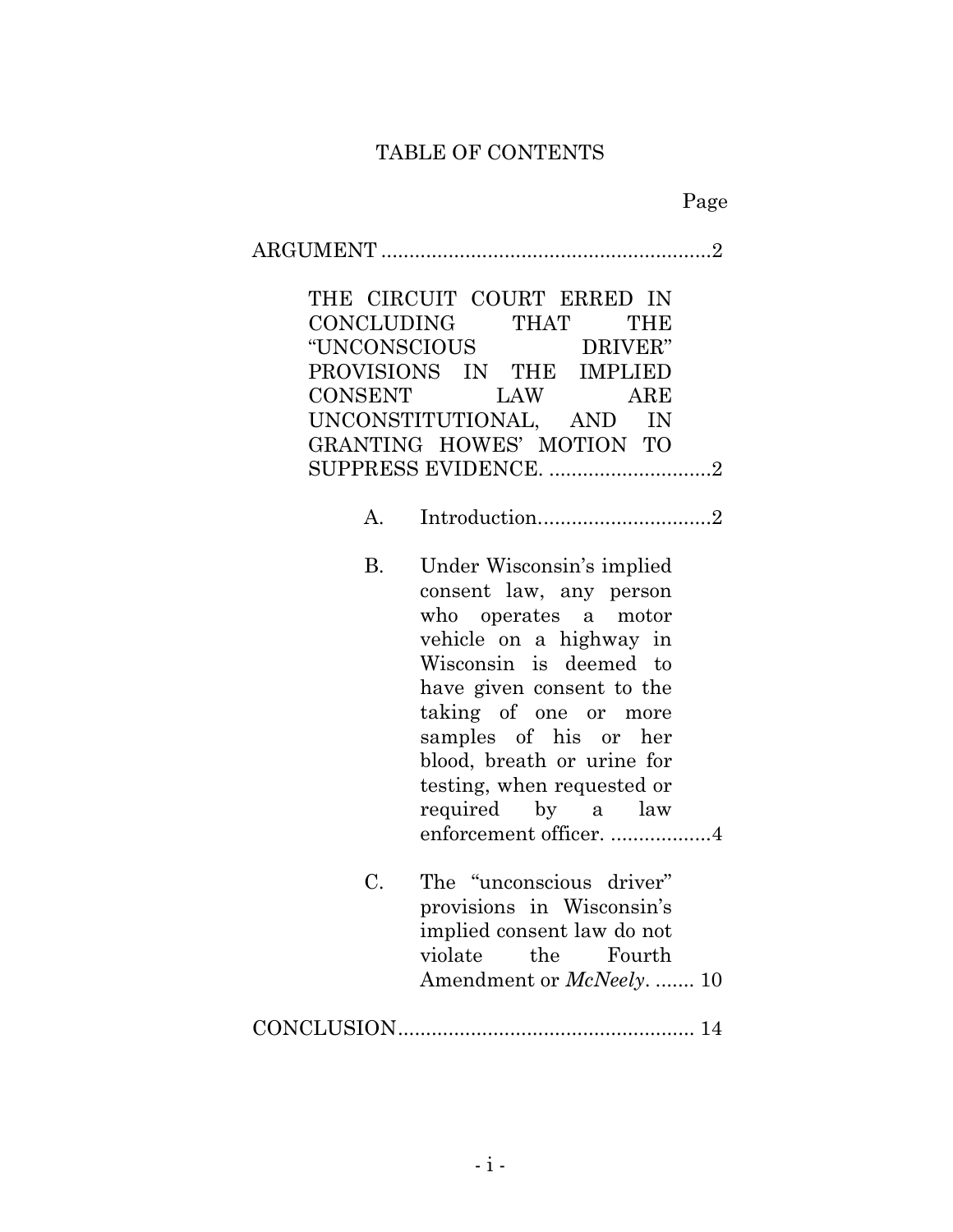Page

# TABLE OF AUTHORITIES

# CASES

| Missouri v. McNeely,             |  |
|----------------------------------|--|
|                                  |  |
| State v. Padley,                 |  |
| 2014 WI App 65, 354 Wis. 2d 545, |  |
|                                  |  |
| State v. Williams,               |  |
| 2002 WI 94, 255 Wis. 2d 1,       |  |
|                                  |  |

# **STATUTES**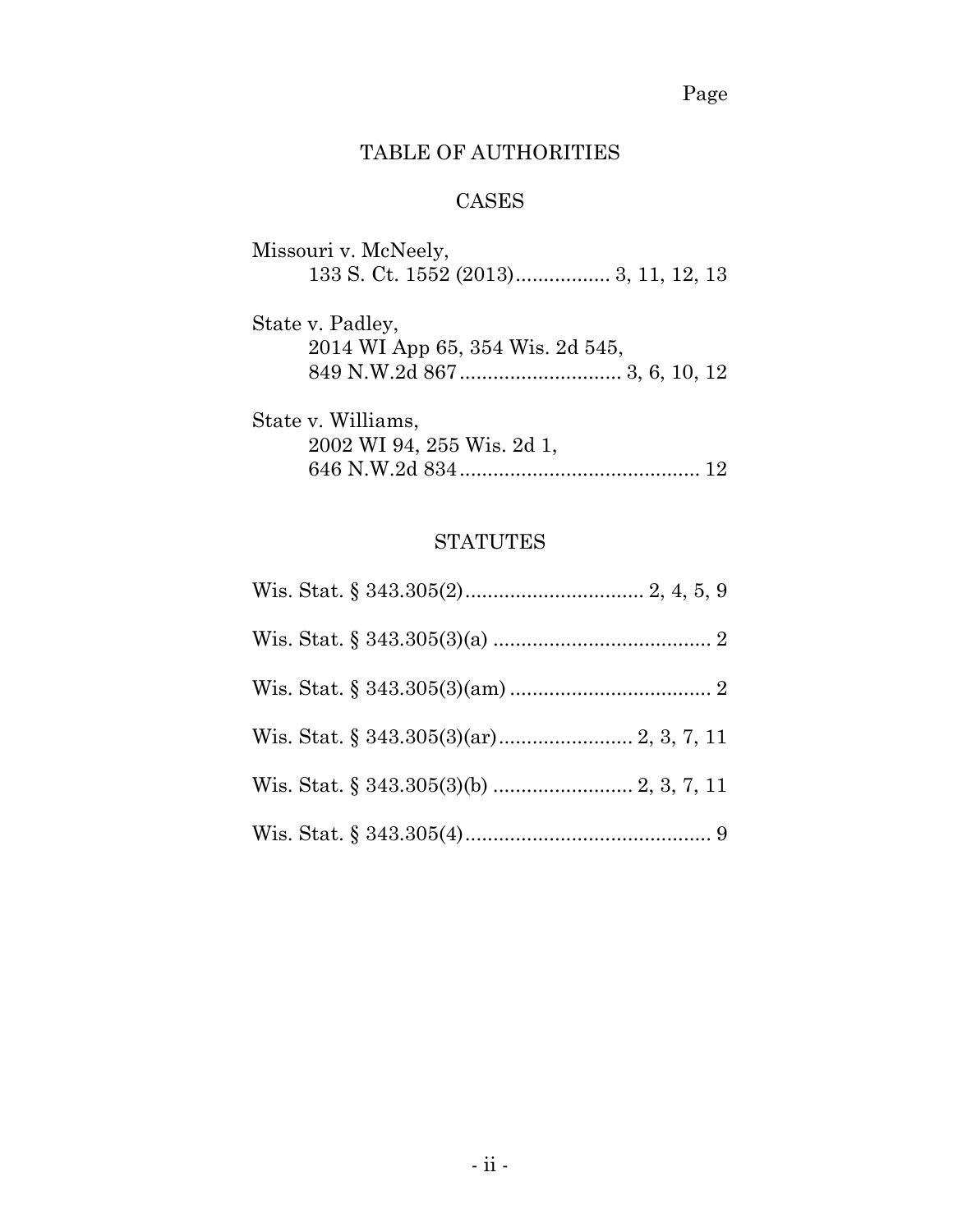#### STATE OF WISCONSIN

COURT OF APPEALS

### DISTRICT IV

Case No. 2014AP1870-CR

STATE OF WISCONSIN,

Plaintiff-Appellant,

v.

DAVID W. HOWES,

Defendant-Respondent.

ON APPEAL FROM AN ORDER GRANTING A MOTION TO SUPPRESS EVIDENCE, AND AN ORDER DENYING A MOTION FOR RECONSIDERATION, BOTH ENTERED IN THE CIRCUIT COURT FOR DANE COUNTY, THE HONORABLE JOHN W. MARKSON, PRESIDING

#### REPLY BRIEF OF PLAINTIFF-APPELLANT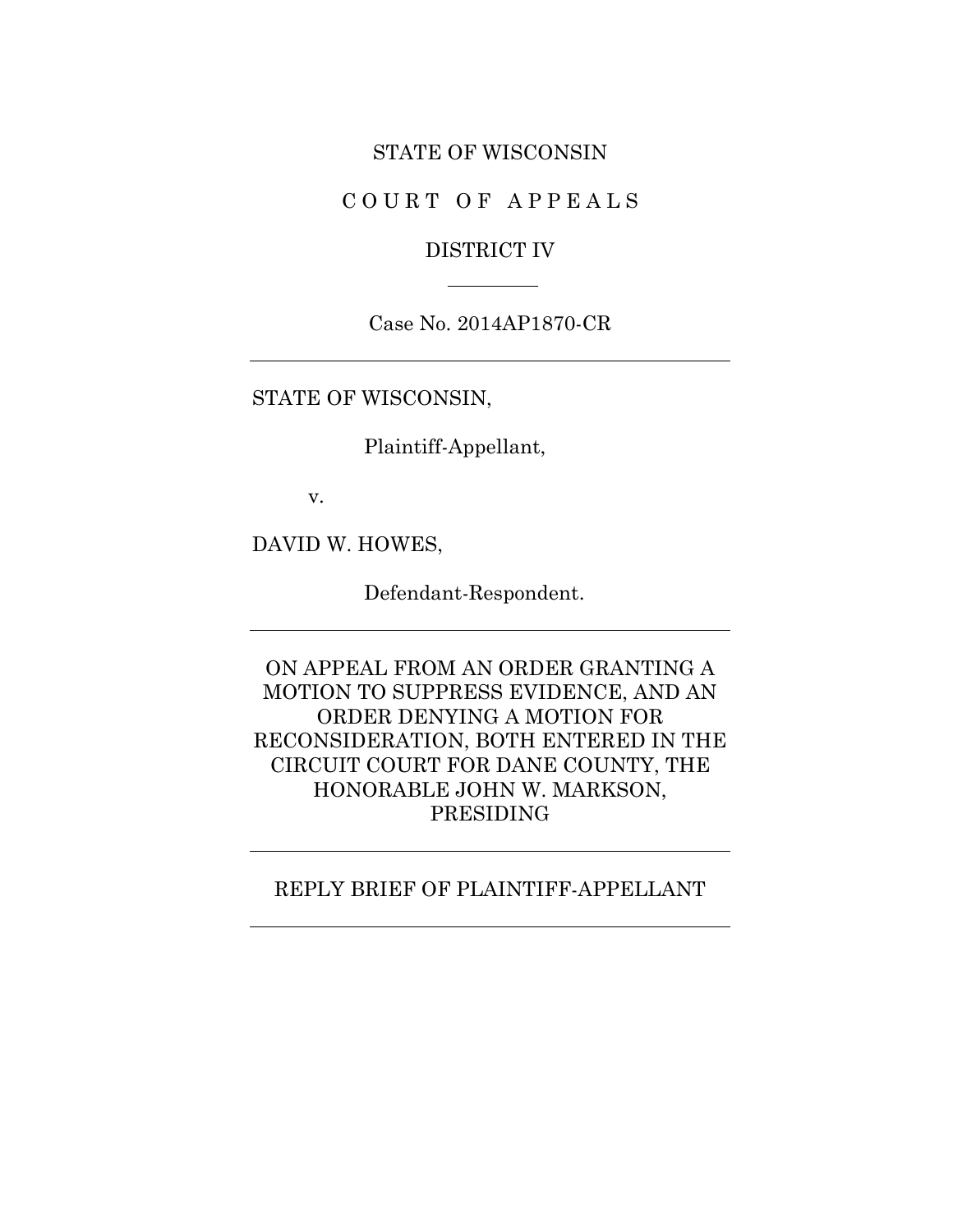#### ARGUMENT

THE CIRCUIT COURT ERRED IN CONCLUDING THAT THE "UNCONSCIOUS DRIVER" PROVISIONS IN THE IMPLIED CONSENT LAW ARE UNCONSTITUTIONAL, AND IN GRANTING HOWES' MOTION TO SUPPRESS EVIDENCE.

#### A. Introduction.

In its initial brief, the State explained that the circuit court erred in concluding that Wis. Stat. § 343.305(3)(ar) and (b), the "unconscious driver" provisions in Wisconsin's implied consent law, are unconstitutional. The State explained that under the implied consent law, a person who operates a motor vehicle on a Wisconsin highway has given consent to a test of his or her blood, breath or urine. Wis. Stat. § 343.305(2). When a law enforcement officer requests a sample of blood, breath or urine under § 343.305(3)(a) or (am), or requires a sample under  $§$  343.305(3)(ar) or (b), the person can either submit, or withdraw the consent he or she has already given, and refuse. If the person submits, one or more samples may be taken and one or more tests may be administered. If the person refuses, thereby withdrawing consent, he or she faces revocation of his or her operating privilege.

The unconscious driver provisions at issue here simply provide that "[a] person who is unconscious or otherwise not capable of withdrawing consent is presumed not to have withdrawn consent under this subsection." Wis. Stat.  $\S$  343.305(3)(ar) and (b). These provisions are not unconstitutional because a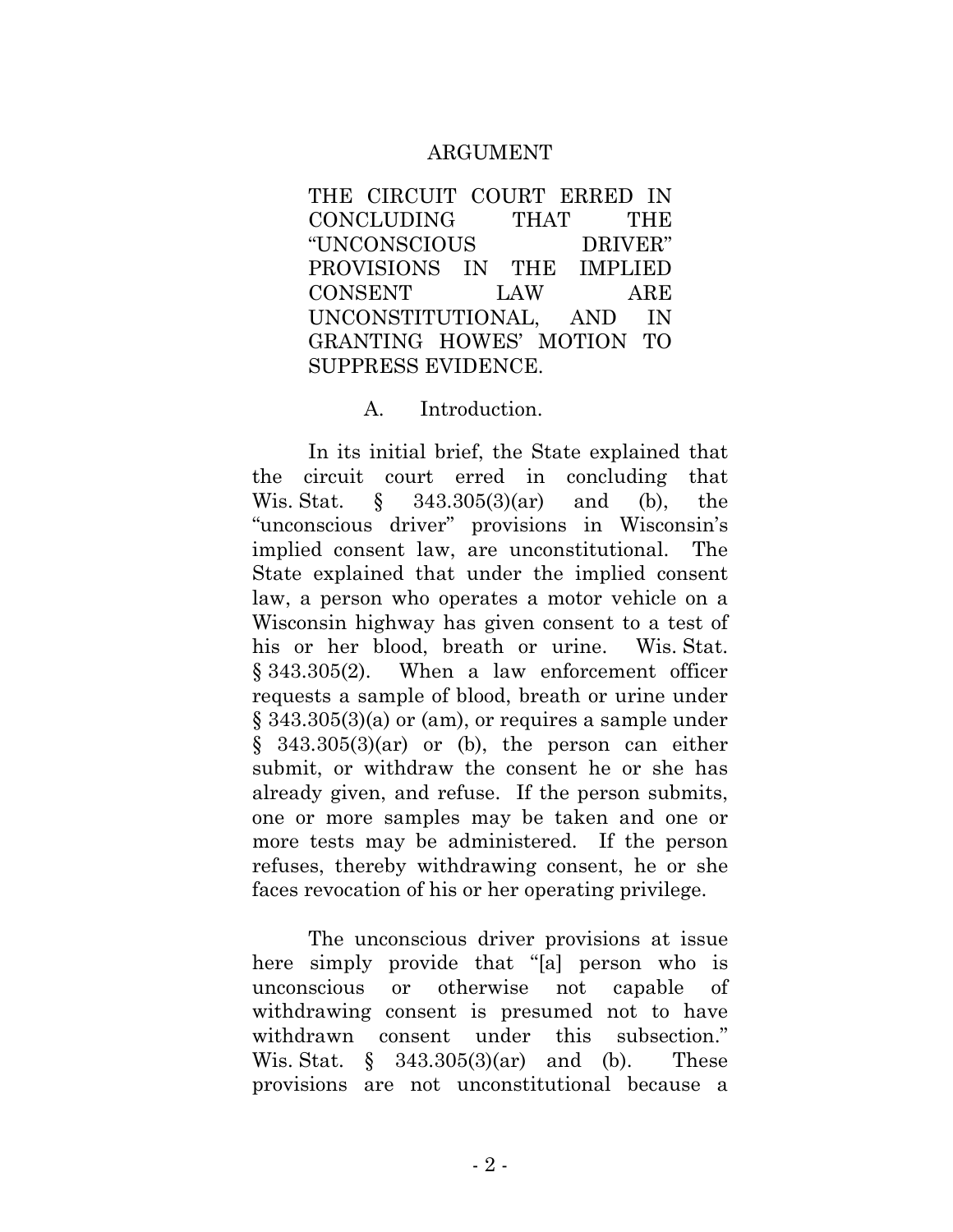person who is tested under these provisions has consented to testing.

In concluding that  $\S$  343.305(3)(ar) and (b) are unconstitutional, the circuit court relied on this court's interpretation of the implied consent law in *State v. Padley*, 2014 WI App 65, 354 Wis. 2d 545, 849 N.W.2d 867 (31:4-6; A-Ap. 195- 97).

In its initial brief, the State explained that *Padley* incorrectly concluded that the consent a person gives under the implied consent law does not authorize the taking of a sample for testing, and that "actual" consent is required at the time the officer requests or requires a sample (State's Br. at 25-31).

The State also explained that the circuit court relied on *Missouri v. McNeely*, 133 S. Ct. 1552 (2013), only for the proposition that a warrantless blood draw is constitutional only if it is administered under an exception to the warrant requirement, and that consent is such an exception (31:3; A-Ap. 194). (State's Br. at 33).

In his brief, Howes argues that the circuit court correctly found  $\S$  343.305(3)(ar) and (b) unconstitutional. He argues that "*McNeely* stands for the proposition that per se exceptions to the Fourth Amendment's warrant requirement are prohibited, that the 'unconscious driver' provisions of Wisconsin's implied consent laws operate as such a categorical exception, and that, therefore, the provisions under controversy here are unconstitutional" (Howes' Br. at 8).

However, *McNeely* does not govern this case. *McNeely* concerns exigency, not consent. It does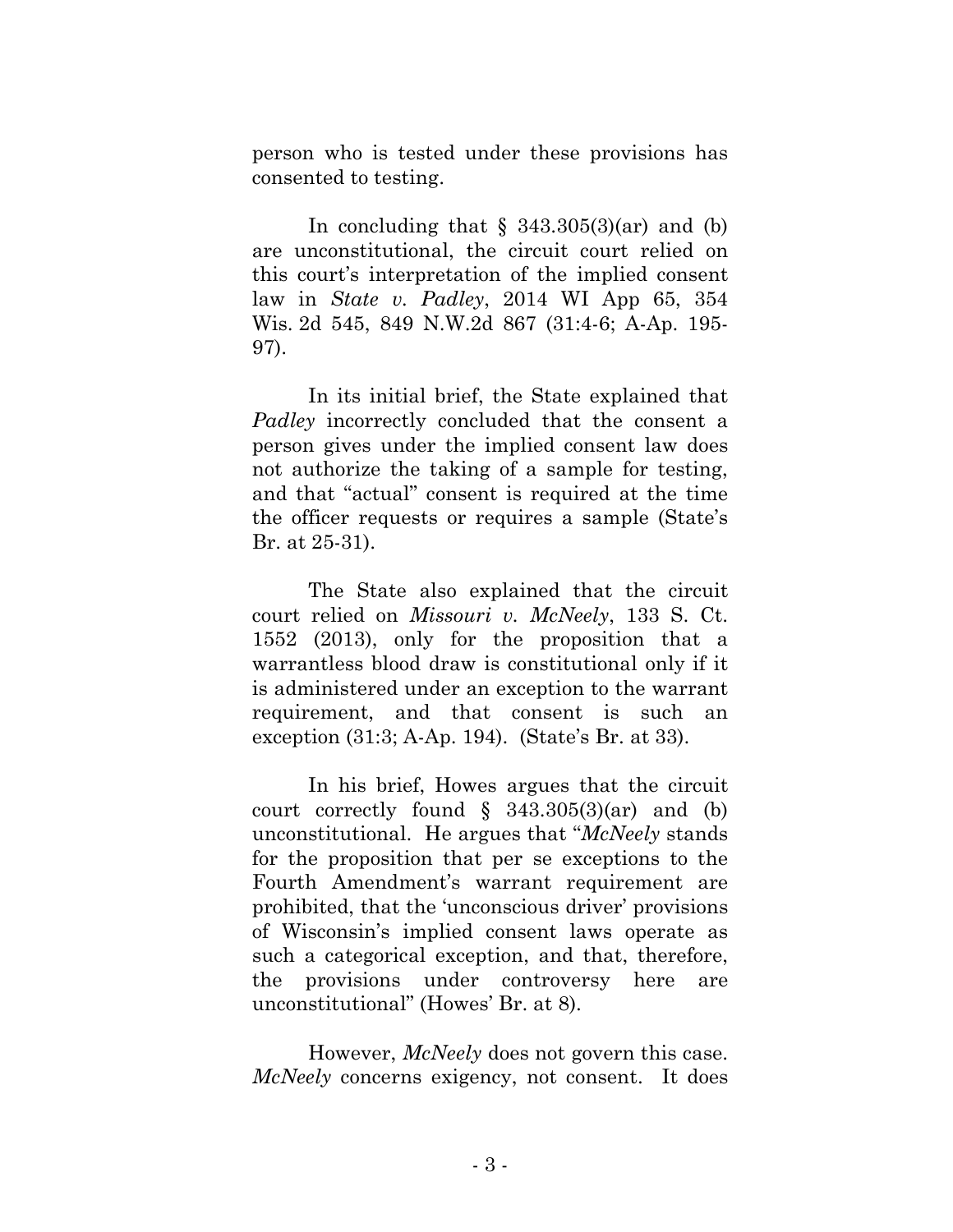not prohibit categorical exceptions to the warrant requirement, and it does not limit the validity of consensual blood draws under the implied consent law.

The issue in this case concerns when a person gives consent to a blood draw. Under its plain language, the implied consent law provides that any person who operates a motor vehicle on a Wisconsin highway has consented to a blood draw. The "unconscious driver" provisions set forth a presumption that a person who is unconscious or otherwise incapable of withdrawing that consent has not withdrawn it. These provisions are not unconstitutional.

> B. Under Wisconsin's implied consent law, any person who operates a motor vehicle on a highway in Wisconsin is deemed to have given consent to the taking of one or more samples of his or her blood, breath or urine for testing, when requested or required by a law enforcement officer.

Under the plain language of Wis. Stat. § 343.305(2), any person who operates a motor vehicle on a Wisconsin highway has given consent to a test of his or her blood, breath or urine when a law enforcement officer requests a sample. Wis. Stat. § 343.305(2).

In his brief, Howes argues, "Under Wisconsin law, 'implied consent' does not mean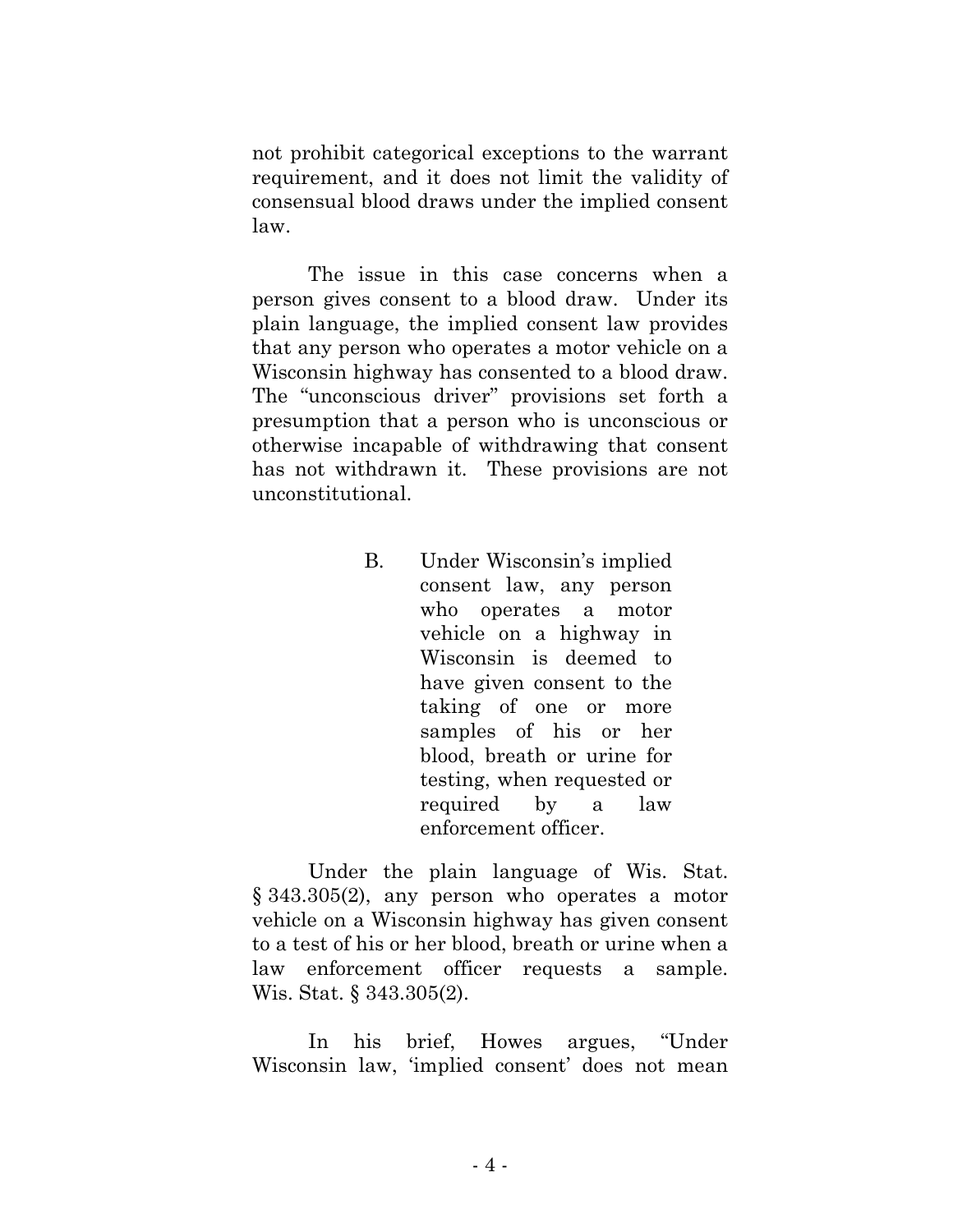the police enjoy *carte blanche* to physically force a blood draw" (Howes' Br. at 9).

But the State has not even suggested that officers have *carte blanche* to force a blood draw. A blood draw under the implied consent law is not forced. It is consensual.

Howes asserts that the State "interprets the notion of 'implied consent' as an invasive literal permission and/or absolute forfeiture of individual security and privacy rights" (Howes' Br. at 9).

The State maintains that the implied consent law means exactly what it says:

> Any person who . . . operates a motor vehicle upon the public highways of this state . . . is deemed to have given consent to one or more tests of his or her breath, blood or urine, for the purpose of determining the presence or quantity in his or her blood or breath, of alcohol, controlled substances, controlled substance analogs or other drugs . . . when requested to do so by a law enforcement officer under sub. [\(3\) \(a\)](http://docs.legis.wisconsin.gov/document/statutes/343.305(3)(a)) or [\(am\)](http://docs.legis.wisconsin.gov/document/statutes/343.305(3)(am)) or when required to do so under sub. [\(3\) \(ar\)](http://docs.legis.wisconsin.gov/document/statutes/343.305(3)(ar)) or [\(b\).](http://docs.legis.wisconsin.gov/document/statutes/343.305(3)(b)) Any such tests shall be administered upon the request of a law enforcement officer.

Wis. Stat. § 343.305(2).

The law provides that a person who operates a motor vehicle on a Wisconsin highway has given consent to a blood draw. A person can withdraw that consent. But a person who is unconscious or otherwise unable to withdraw consent is presumed not to have withdrawn it. Nothing in the implied consent law authorizes a forced blood draw.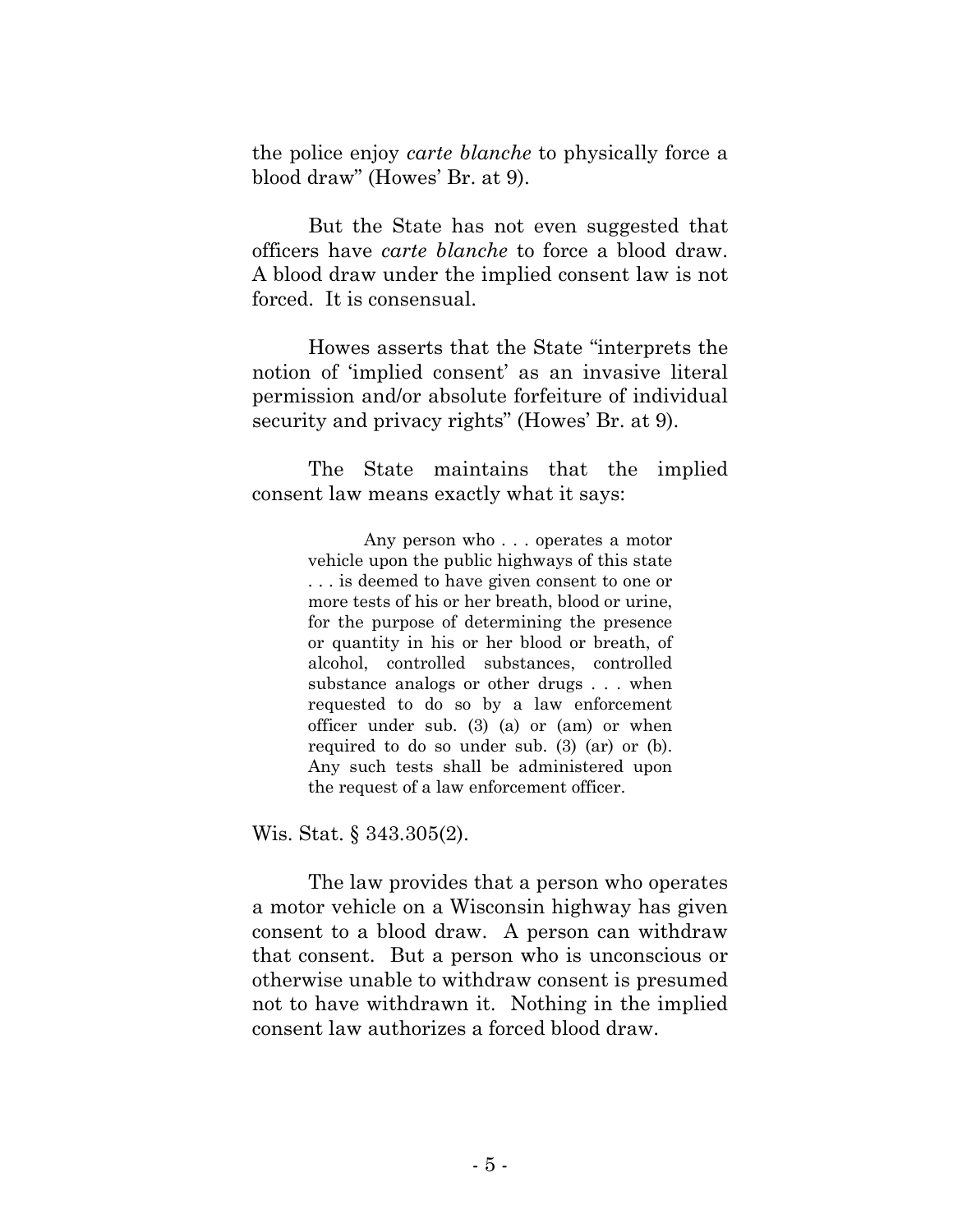Howes points out that in *Padley*, 354 Wis. 2d 545, this court concluded that "actual" consent rather than "implied" consent is required to authorize a warrantless blood draw (Howes' Br. at 10).

In its initial brief, the State explained why *Padley*'s analysis of the implied consent law, and particularly the distinction it drew between actual and implied consent, is incorrect (State's Br. at 25- 31). The State explained that the Wisconsin Supreme Court has long held that a blood draw under the implied consent law is authorized by the consent a person gives when he or she operates a motor vehicle on a Wisconsin highway (State's Br. at 14-21).

Howes argues that none of the cases the State cited are "necessarily inconsistent" with the conclusion in *Padley* that a blood draw must be authorized by actual consent rather than implied consent (Howes' Br. at 13 n.6). But he does not discuss any of the cases, or point to any case that reached the same conclusion that this court reached in *Padley*.

Howes points out that the State acknowledged that some decisions by the supreme court and this court refer to a person giving consent to a blood draw by obtaining a driver's license, while others refer to giving consent by operating a motor vehicle on a Wisconsin highway. He asserts that this "highlights the absurdity in the contention that implied consent and actual consent to a Fourth Amendment search are categorically interchangeable" (Howes' Br. at 13 n.6).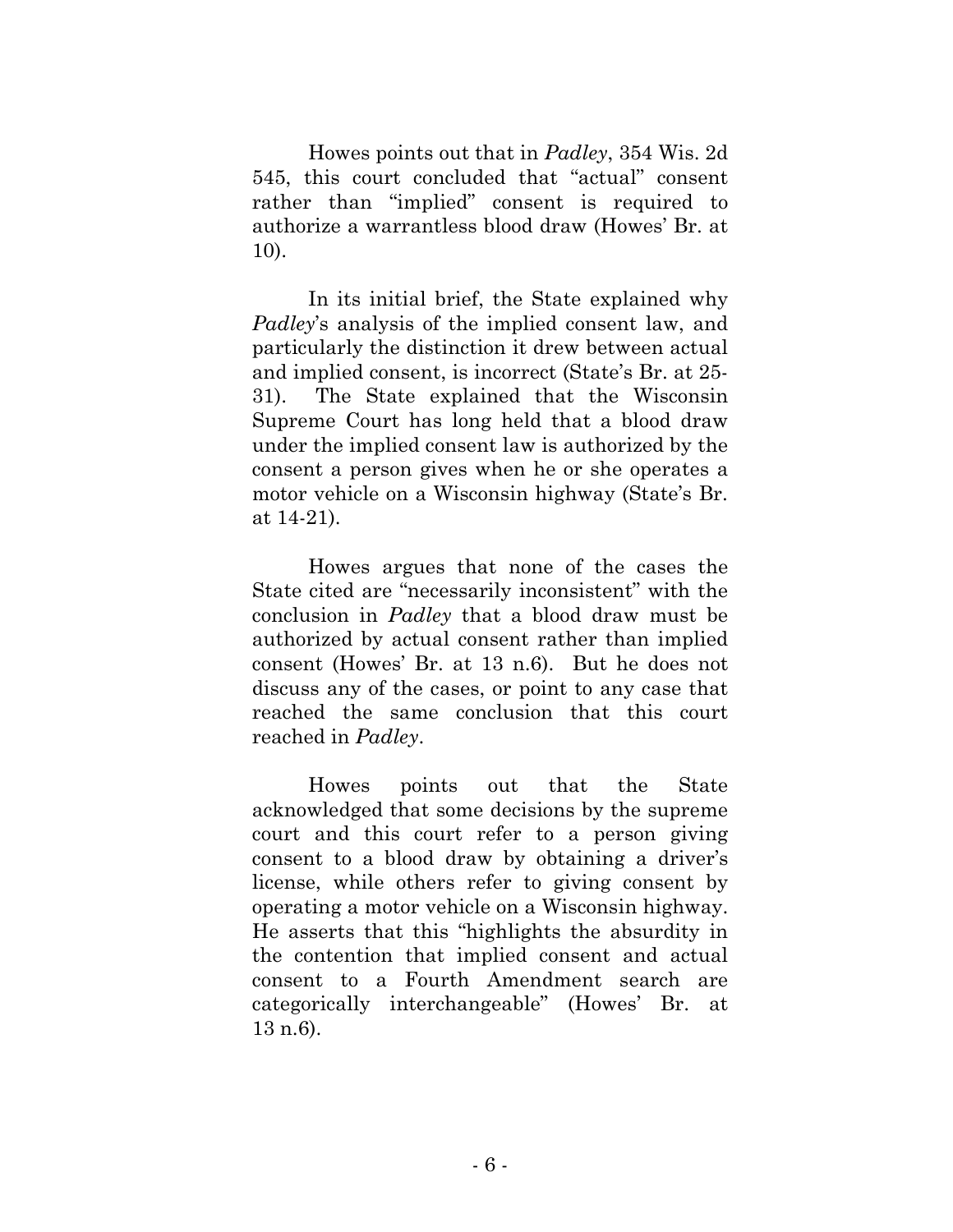But Howes does not point to a single case other than *Padley* holding that consent under the implied consent law is given when the officer requests a sample for testing, or that actual consent rather than implied consent is required to authorize testing.

Howes points out a "contradiction" in the State's position, specifically that the State asserted that the consent in  $\S$  343.305(3)(ar) and (b) "cannot reasonably be read as referring to a different consent than that which applies in the rest of the implied consent law," but then does "just that by necessary implication" (Howes' Br. at 13 n.7). He seems to think that the State is arguing that "confirmatory consent" is necessary to authorize a blood draw from a conscious person, but implied consent is sufficient when a person is unconscious (Howes' Br. at 13 n.7).

However, the State's position is that the consent a person gives when he or she operates a motor vehicle on a Wisconsin highway authorizes a blood draw when requested or required by a law enforcement officer, whether the person is conscious or unconscious, unless that consent is withdrawn (State's Br. at 30).

Howes argues that the State incorrectly asserted that the circuit court's decision would exempt unconscious drivers from blood tests. He asserts that just like a conscious driver who refuses to submit to testing, an unconscious driver would face the same "exemption"—"the nonadministration of the sought test in the absence of a warrant or exigent circumstances" (Howes' Br. at 14).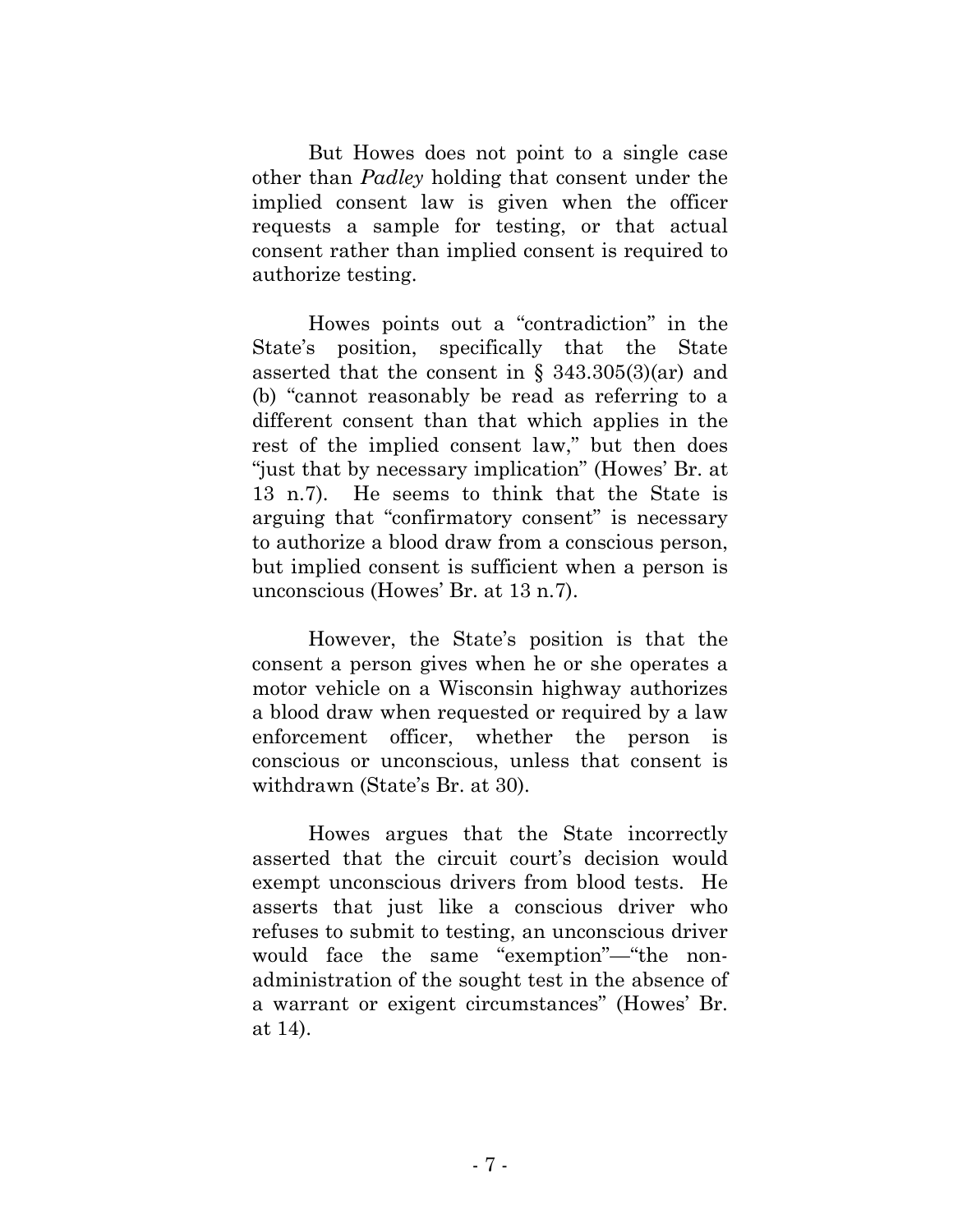But the State's argument is that under the implied consent law, all persons who operate a motor vehicle on a Wisconsin highway have consented to giving a sample for testing when a law enforcement officer requests or requires it. A person who withdraws that consent faces revocation of the driving privilege. A person who is unconscious presumably cannot withdraw consent and refuse to submit, and therefore cannot be subject to refusal. Accordingly, the person is "exempt" from revocation for refusal (State's Br. at 13).

Howes refers to the State's "lamentation at its immediate inability to sanction an unconscious person for non-affirmative conduct" (Howes' Br. at 14 n.8).

But the State does not lament the inability to sanction an unconscious person. It simply pointed out that the implied consent law accounts for the inability of an unconscious person to withdraw consent by presuming that any person who is unconscious or otherwise unable to withdraw consent has not withdrawn consent, and therefore is not subject to revocation for refusal.

Howes argues that the circuit court's decision ensures that "the same constitutional safeguards are afforded irrespective of an individual's consciousness or lack thereof," and that "[i]f a conscious person has the constitutionally afforded right to require the State to procure a warrant or prove application of a valid exception to the warrant requirement, that same right ought to be afforded to an unconscious person" (Howes' Br. at 14 n. 8).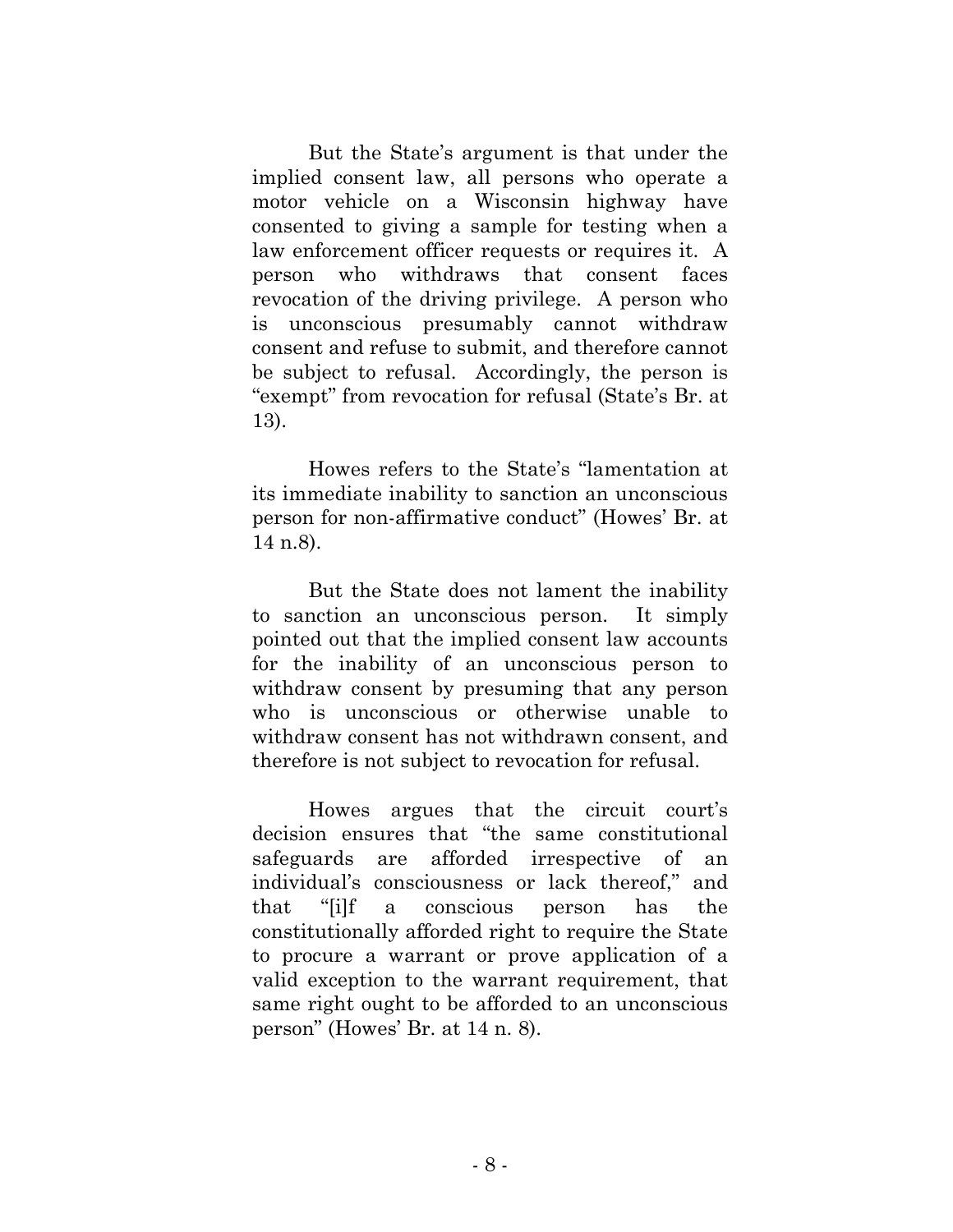The State agrees that a person has the same rights whether conscious or unconscious. In either case, by operating a motor vehicle on a Wisconsin highway, the person has given consent to testing, and that consent authorizes a blood draw unless the person withdraws it.

Howes argues that "the State's position on consent is a fiction rendered obvious by the fact of law enforcement agencies' changes in policy and procedure in the wake of *McNeely*" (Howes' Br. at 15). He asserts that "If implied consent could suffice as actual consent (given at the time of licensure per the State's reasoning) then there would be no need for a law enforcement officer to ever apply for a warrant in order to initiate a blood draw" (Howes' Br. at 15).

Howes is wrong because a law enforcement officer will need to obtain a warrant to administer a blood draw if the person refuses to submit, and withdraws consent. And the State's position is that, as stated in Wis. Stat. § 343.305(2), a person gives consent by operating on a highway in Wisconsin (State's Br. at 17).

Howes argues that if the State's position is correct, "reading the 'Informing the Accused' form would seemingly be rendered superfluous," because the person has already given consent (Howes' Br. at 15).

But the legislature has required officers to read the informing the accused form to persons who have already given consent, because consent is not submission. The officer informs the person that he or she can submit to testing, or refuse and withdraw the consent already given, and face sanctions. Wis. Stat. § 343.305(4).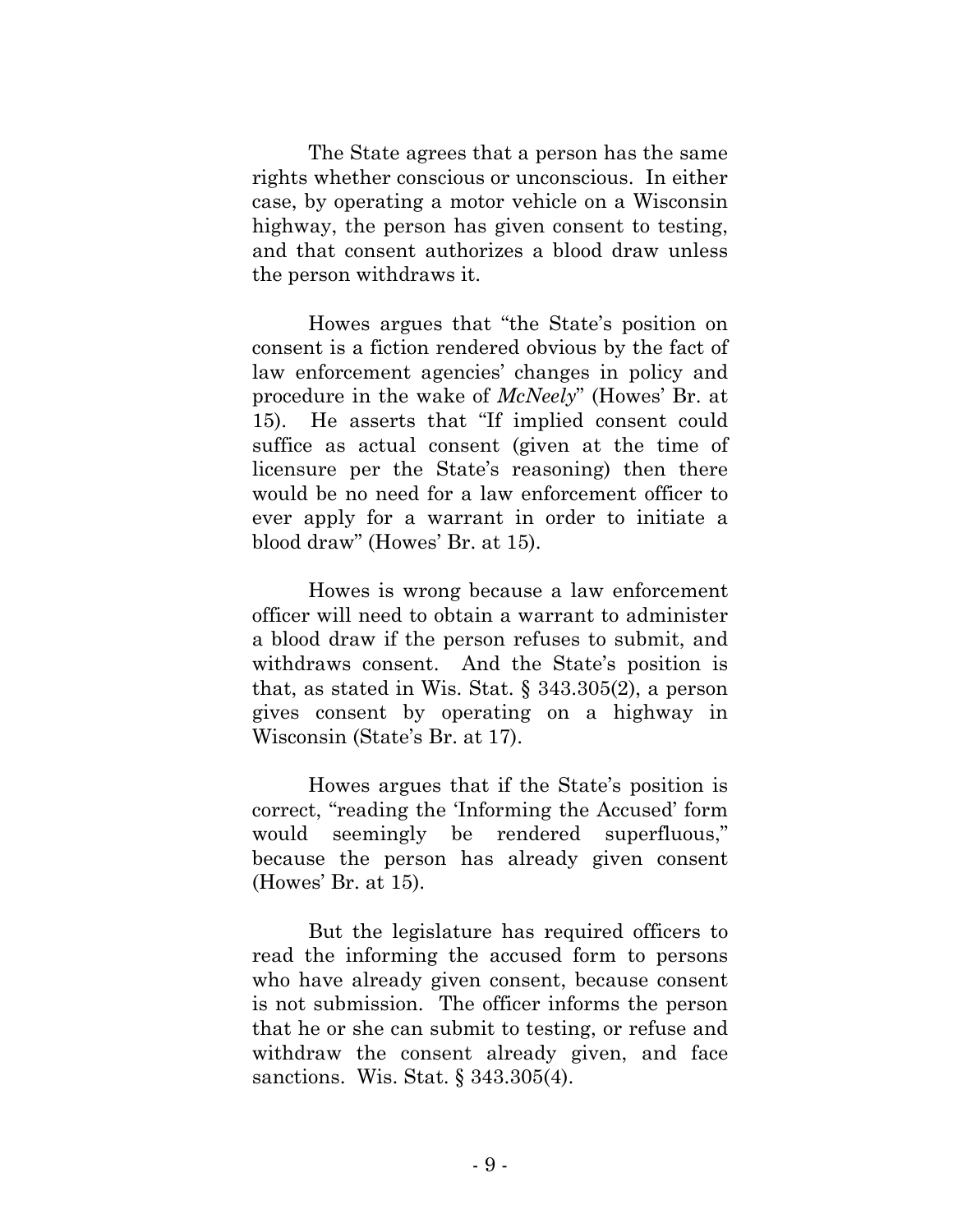Howes argues that the State's position is that "despite the explicit, contradictory commentary in the very recent *Padley* decision— 'implied consent' authorizes warrantless blood draws in unconscious persons" (Howes' Br. at 16).

However, in *Padley* this court recognized that the implied consent law authorizes blood draws from unconscious persons. *Padley* noted the "language in the implied consent law as amended by 2009 Wisconsin Act 163, which establishes that, at least in the context of incapacitated drivers, 'implied consent' is a sufficient basis on which to proceed with a warrantless search." *Padley*, 354 Wis. 2d 545, ¶ 39 n.10. This court added that "at least in the context of an incapacitated driver and in the limited context of § 343.305(3)(ar)2., implied consent is deemed the functional equivalent of actual consent." *Id.* The issue here is not whether the implied consent law authorizes blood draws from unconscious persons. It is whether by doing so, the statute is unconstitutional.

> C. The "unconscious driver" provisions in Wisconsin's implied consent law do not violate the Fourth Amendment or *McNeely*.

Howes argues that in its initial brief, the State did not "meaningfully" address the holding in *McNeely*, or "acknowledge its significance with respect to the Circuit Court's holding in this case" (Howes' Br. at 16). He asserts that *McNeely*'s "underlying logic and reasoning seem resoundingly clear: per se exceptions to the warrant requirement are not permissible" (Howes' Br. at 16). He argues that the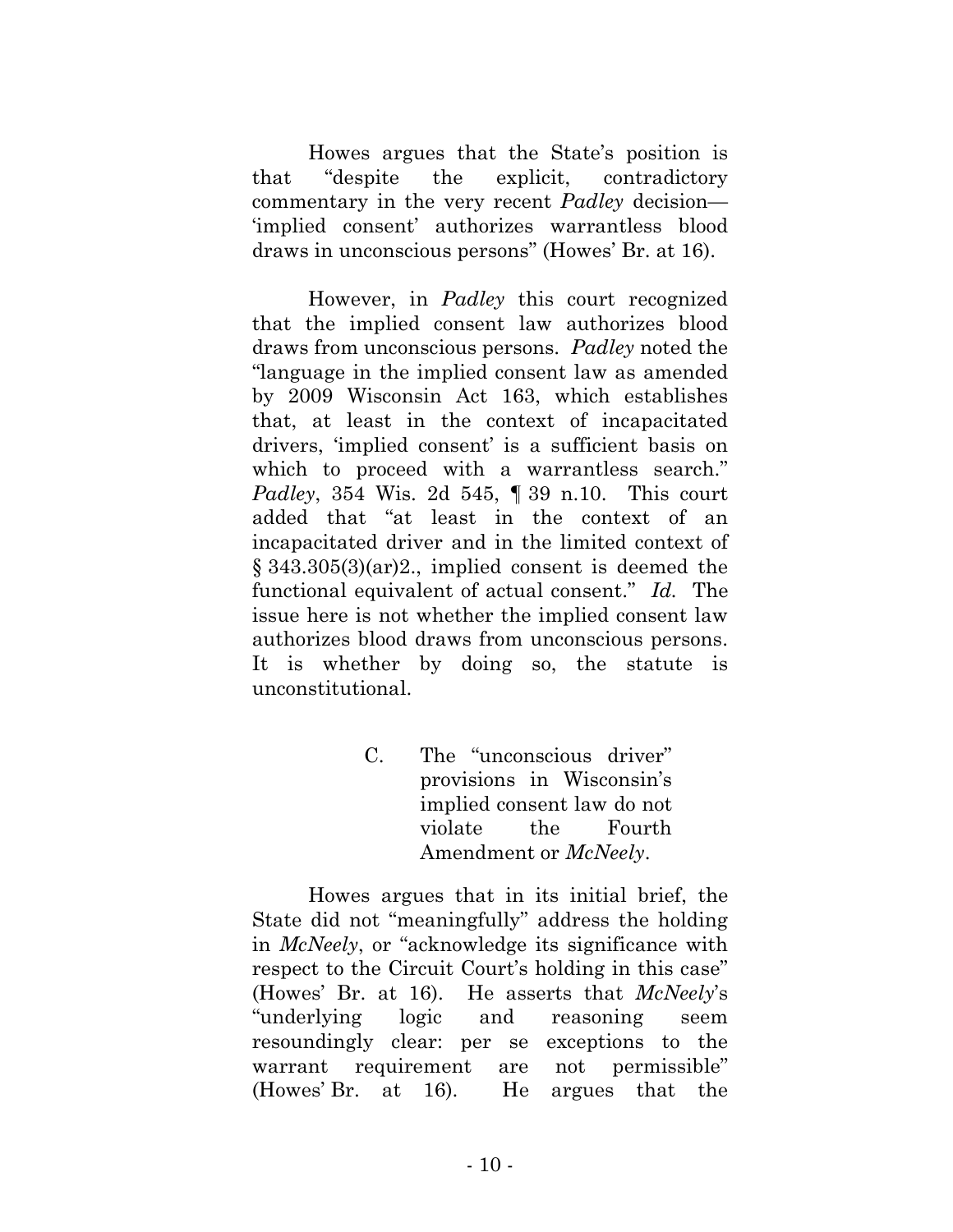"unconscious driver" provisions in Wisconsin's implied consent law are categorical exceptions and therefore impermissible (Howes' Br. at 17).

The State did not address *McNeely* at length in its initial brief because nothing in *McNeely* renders  $\S$  343.305(3)(ar) and (b) unconstitutional, and because the circuit court did not conclude that those provisions are unconstitutional under *McNeely*.

In *McNeely*, the defendant refused to submit to a blood draw, but a blood sample was taken from him. *McNeely*, 133 S. Ct. at 1557. Implied consent was not at issue in *McNeely.* The issue was whether the nonconsensual warrantless blood draw was constitutional. *Id.* at 1556. The Supreme Court stated that: "The question presented here is whether the natural metabolization of alcohol in the bloodstream presents a *per se* exigency that justifies an exception to the Fourth Amendment's warrant requirement for nonconsensual blood testing in all drunk-driving cases." *McNeely*, 133 S. Ct. at 1556.

Here, Howes impliedly gave consent to a blood draw, never withdrew it, and submitted to the officer's request for a blood draw. The blood draw was warrantless, but consensual. *McNeely* simply does not apply.

The circuit court explained in its decision denying reconsideration that it relied on *McNeely* only for the proposition that a warrantless blood draw is constitutional only if it is administered under an exception to the warrant requirement, and that consent is such an exception (31:3; A-Ap. 194).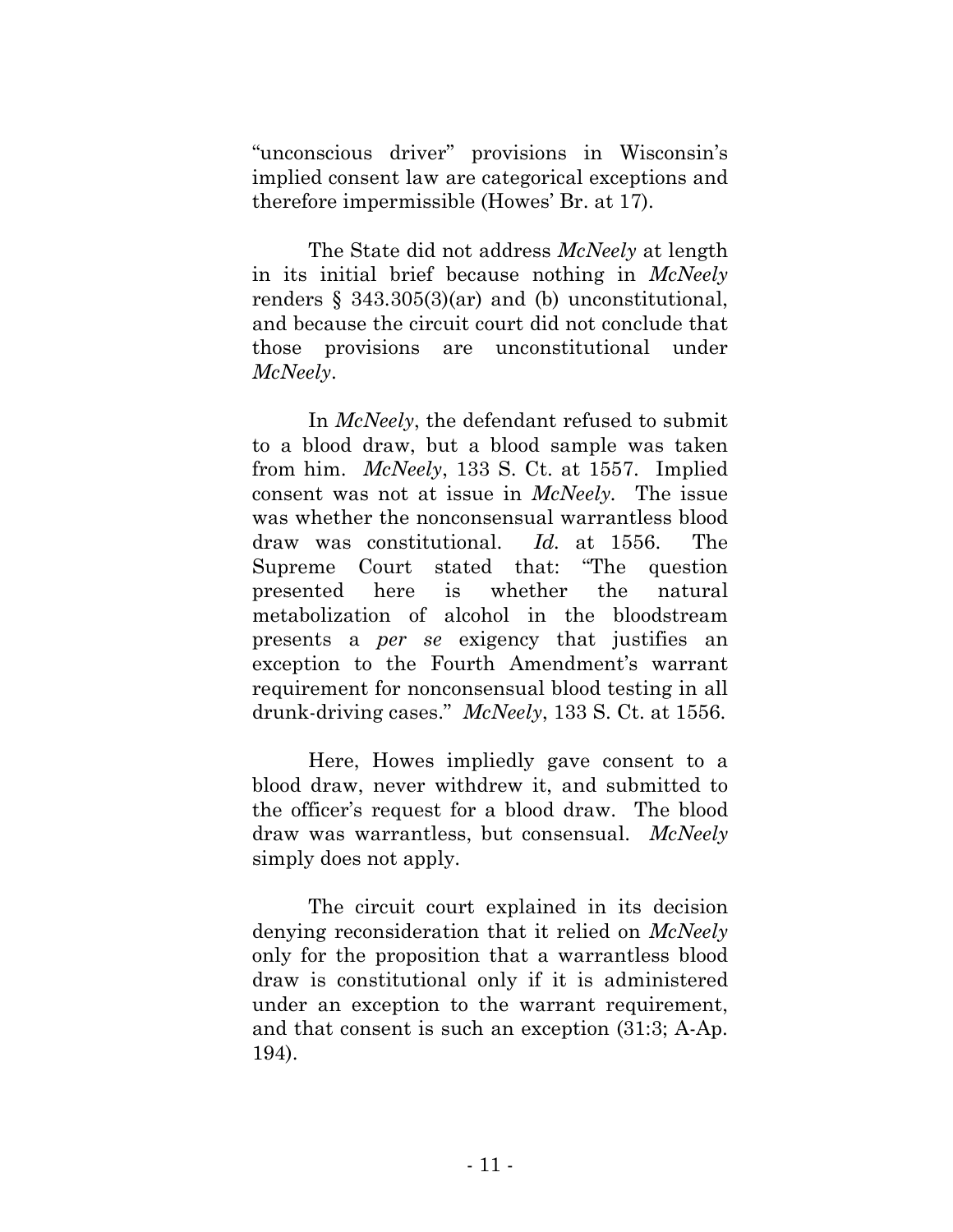Contrary to Howes' assertion, *McNeely* did not hold that "per se exceptions to the warrant requirement are prohibited under the Fourth Amendment" (Howes' Br. at 18). The Court made clear that exigency is a per se exception to the warrant requirement. *McNeely*, 133 S. Ct. at 1558. The Court noted that it had "recognized a limited class of traditional exceptions to the warrant requirement that apply categorically and thus do not require an assessment of whether the policy justifications underlying the exception, which may include exigency-based considerations, are implicated in a particular case," including the automobile exception and searches incident to arrest. *McNeely*, 133 S. Ct. at 1559 n.3 (citations omitted). The issue in *McNeely* was whether the dissipation of alcohol is another per se exigency. *Id.* at 1556.

Like exigency, consent is a per se exception to the warrant requirement. *Padley*, 354 Wis. 2d 545, ¶ 23 (citing *State v. Williams*, 2002 WI 94, ¶ 18, 255 Wis. 2d 1, 646 N.W.2d 834).

*McNeely* did not hold that consent is not a valid exception to the warrant requirement. The issue in *McNeely* explicitly concerned nonconsensual blood draws. The Court addressed consensual blood draws only in stating that blood draws under implied consent laws are one of "a broad range of legal tools to enforce their drunkdriving laws and to secure BAC evidence without undertaking warrantless nonconsensual blood draws." *McNeely*, 133 S. Ct. at 1566.

Howes argues that "[i]f the *McNeely* court considered implied consent a valid per se exception to the warrant requirement, there would have been no need to draft the opinion in the first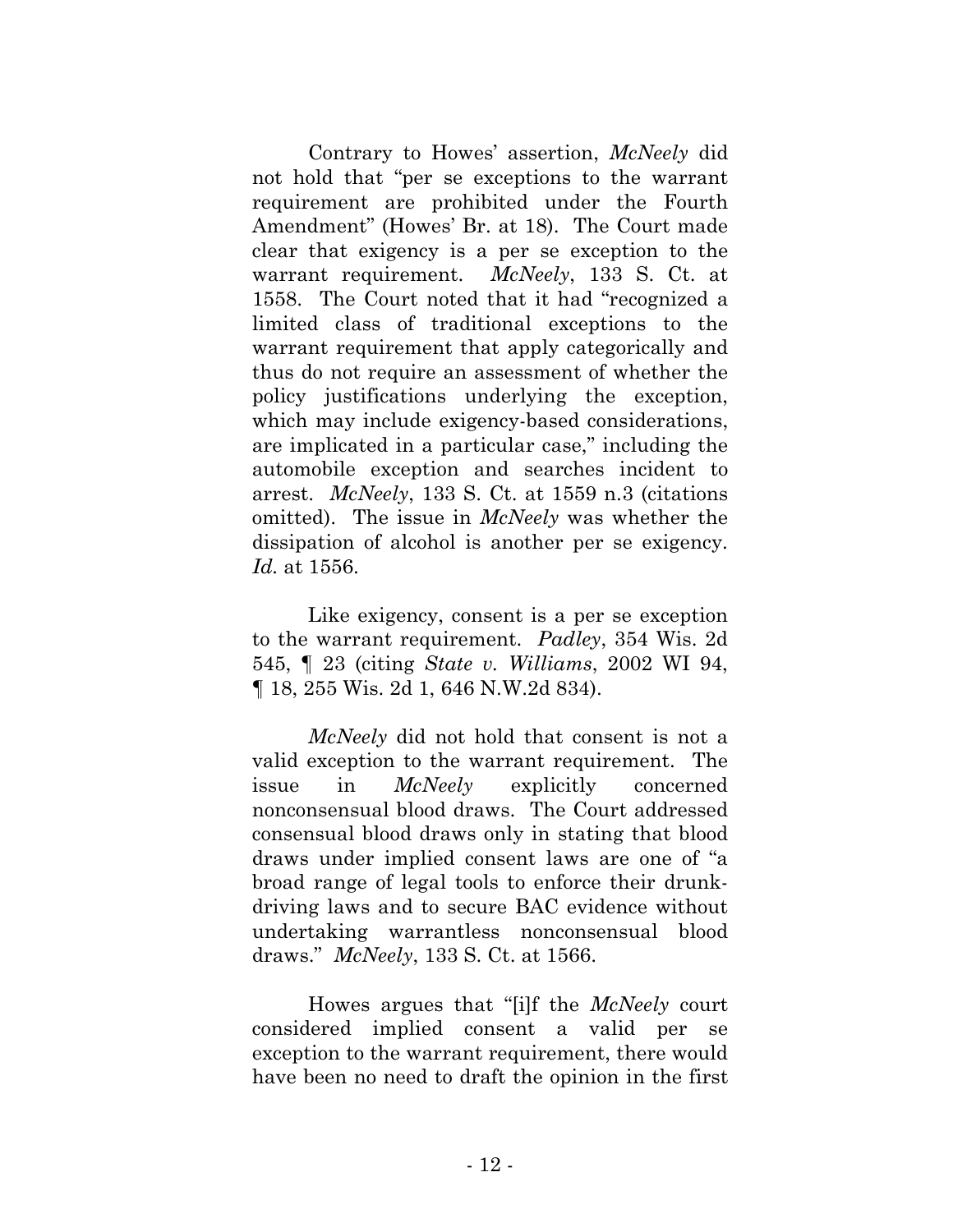place—the Court could have just relied on Missouri's analogous 'implied consent' involved in that case" (Howes' Br. at 18 (citing *McNeely*, 133 S. Ct. at 1557)).

But the defendant in *McNeely* withdrew his consent and refused chemical testing. *McNeely*, 133 S. Ct. at 1557. The issue was not whether the blood sample was validly obtained under the implied consent law. It was whether the blood sample was validly obtained after the defendant withdrew his consent.

Howes argues that "the 'unconscious driver' provisions constitute the functional equivalent of the categorical rule that dissipation of alcohol comprises an exigent circumstance" (Howes' Br. at 17). He argues that Wisconsin's implied consent laws are "directly premised upon the purported exigency created by alcohol dissipation – apparent in the fact that the statutes create the presumption of consent where a law enforcement officer 'detects any presence' of alcohol or another controlled substance– which is precisely the fallacious conception of exigence that was expressly repudiated by *McNeely*" (Howes' Br. at 19-20). Howes asks, "If the dissipation of alcohol in a conscious person does not present a per se exigency for purposes of an exception to the warrant requirement, how can the mere detection of 'any presence' of alcohol in an unconscious person be construed to present one?" (Howes' Br. at 20).

However, implied consent is not premised on exigent circumstances, but on an entirely separate exception to the warrant requirement—consent. Any person who operates a motor vehicle on a Wisconsin highway is deemed to have given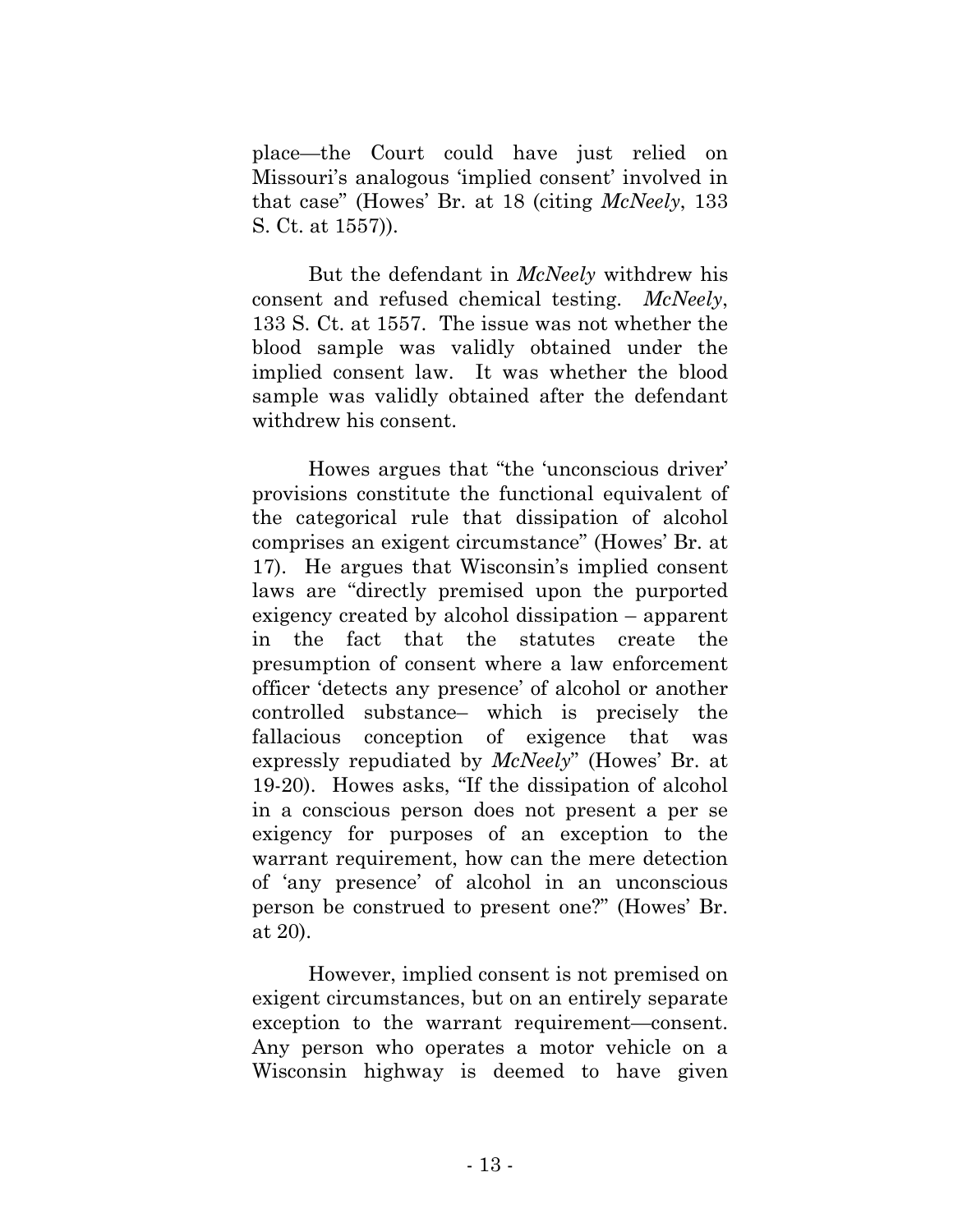consent to testing when requested or required by a law enforcement officer. The unconscious driver provision merely states that a person who is unconscious or otherwise incapable of withdrawing that consent has not withdrawn it. The unconscious driver provisions have nothing to do with exigency, and they are not unconstitutional.

#### **CONCLUSION**

For the reasons explained above, the State respectfully requests that this court reverse the circuit court's order granting the motion to suppress evidence and finding part of Wisconsin's implied consent law unconstitutional.

Dated this 16th day of February, 2015

Respectfully submitted,

BRAD D. SCHIMEL Attorney General

MICHAEL C. SANDERS Assistant Attorney General State Bar #1030550

Attorneys for Plaintiff-Appellant

Wisconsin Department of Justice Post Office Box 7857 Madison, Wisconsin 53707-7857 (608) 266-0284 (608) 266-9594 (Fax) sandersmc@doj.state.wi.us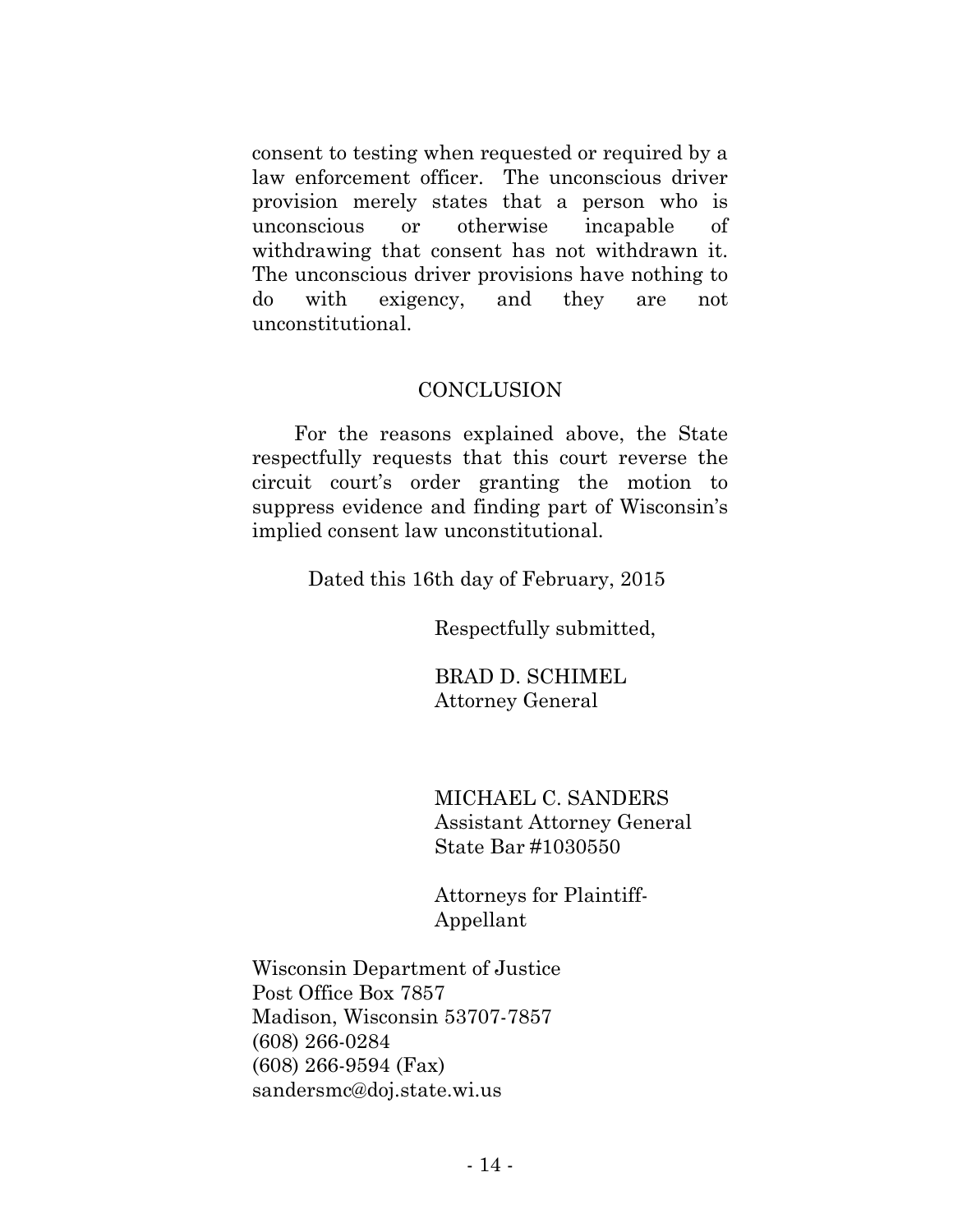### **CERTIFICATION**

I hereby certify that this brief conforms to the rules contained in Wis. Stat. § 809.19(8)(b) and (c) for a brief produced with a proportional serif font. The length of this brief is 3,000 words.

Dated this 16th day of February, 2015.

Michael C. Sanders Assistant Attorney General

\_\_\_\_\_\_\_\_\_\_\_\_\_\_\_\_\_\_\_\_\_\_\_\_\_\_\_